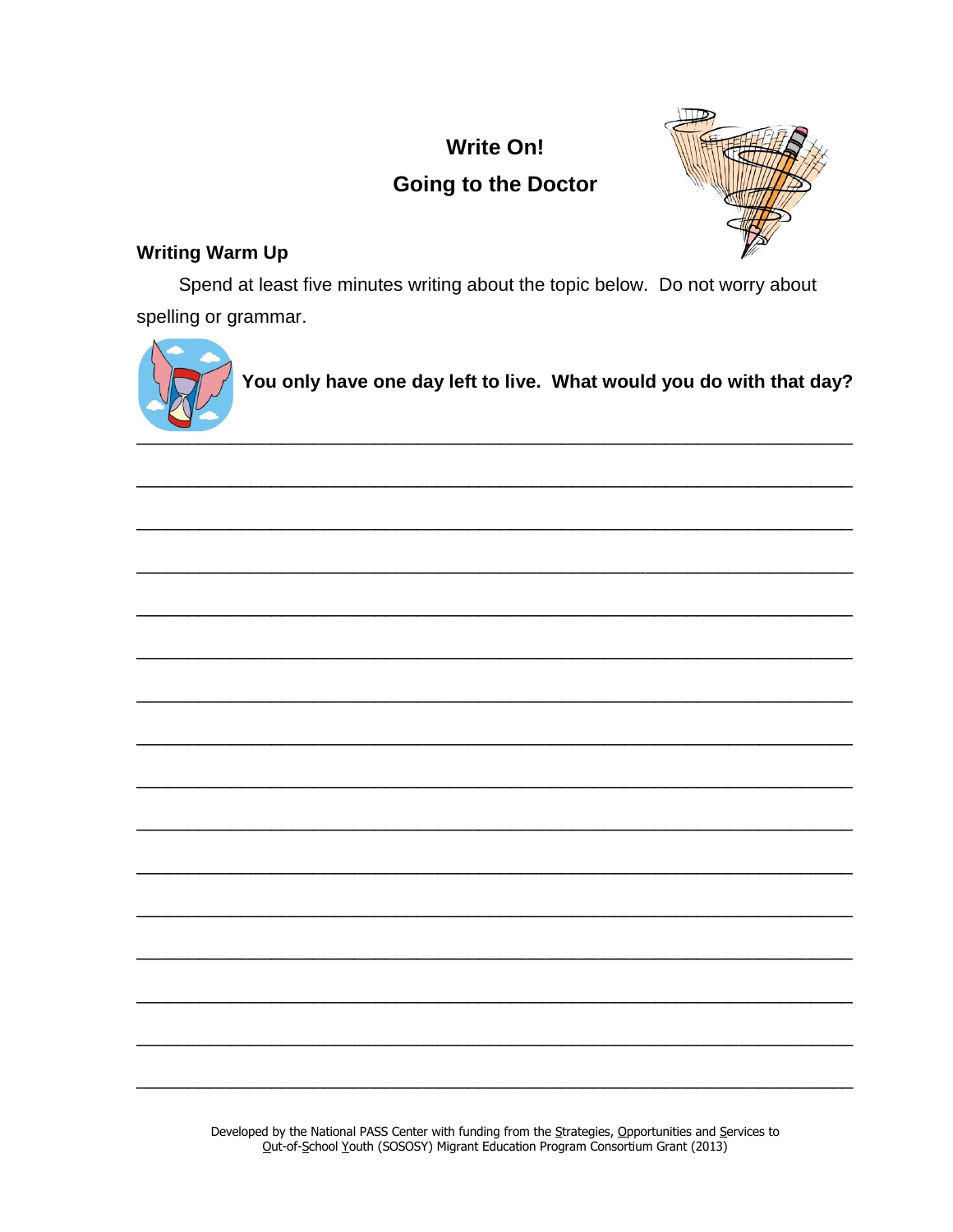#### **Notes About Your Visit**

Have you ever left a doctor's office feeling **confused**? When you go to see a doctor you do not feel good, or maybe you are worried. Because of that, it is sometimes hard to remember what the doctor said.

Sometimes doctors use words we don't understand. You might be embarrassed to admit you don't understand the words. Or you might think you know what the doctor is saying, but you misunderstand. This adds to the stress of visiting a doctor. It is important to ask the doctor questions before you leave the office. It is important to know what is wrong with you and what you have to do to get better. In this lesson, you will learn to develop a list of **symptoms** and to write a list of questions to ask the doctor. You will also want to make notes on what you are told to do, so you remember the instructions.

## **Words to Know**

**confused**: unclear in your mind **symptom**: a sign or indication of disease or illness **dehydrated**: to be lacking water **prescription**: an order for medicine written by a doctor **pharmacist**: a person trained and licensed to work with drugs

#### **Calling the Doctor**

Before you call to make a doctor's appointment, the first thing you should do is make a list of your symptoms. How do you know you are sick? You should put the most severe sign of sickness on the top of your list. When you call the doctor's office, the nurse may ask you what the problem is. If she does, you will have a list that you can tell her. You should do the same thing if you are calling for someone else. What are the person's symptoms? How soon do they need to see the doctor?

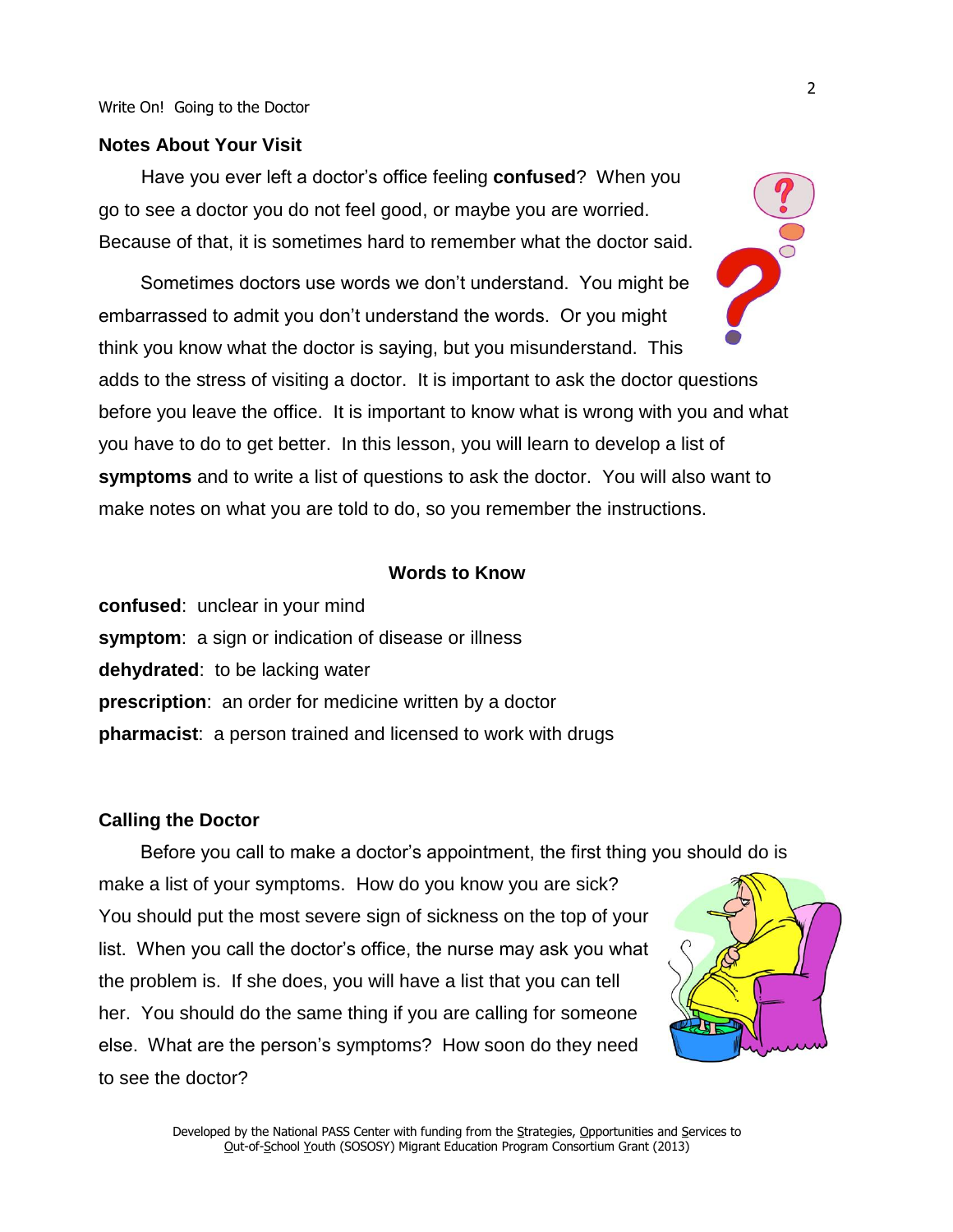

# **Your Turn**

Read the following passage. After reading it, create a list of symptoms for the doctor.

You have been sick for two days. Your body aches and you want to sleep all the time. Your throat is sore and your head is pounding. You can't keep any food in your stomach. You keep throwing up. Your temperature has been 103°F for two days. You need to call and make an appointment to see the doctor. Make a list of your symptoms. Put the most serious ones at the top of your list.

| <u> 1980 - Johann John Stone, markin fizik eta idazlea (</u>                                                          |  |  |
|-----------------------------------------------------------------------------------------------------------------------|--|--|
|                                                                                                                       |  |  |
| <u> 2008 - Jan James James James James James James James James James James James James James James James James Ja</u> |  |  |
|                                                                                                                       |  |  |
|                                                                                                                       |  |  |
|                                                                                                                       |  |  |
|                                                                                                                       |  |  |
|                                                                                                                       |  |  |
|                                                                                                                       |  |  |
|                                                                                                                       |  |  |

What did you think was the most serious symptom? Did you list your fever first? A temperature that high can be dangerous. That is important information. The vomiting would come next. If you are vomiting too much, you will become **dehydrated**. It doesn't matter what comes after that—the sore throat or the headache. Those are not as important as the temperature and vomiting.



Developed by the National PASS Center with funding from the Strategies, Opportunities and Services to Out-of-School Youth (SOSOSY) Migrant Education Program Consortium Grant (2013)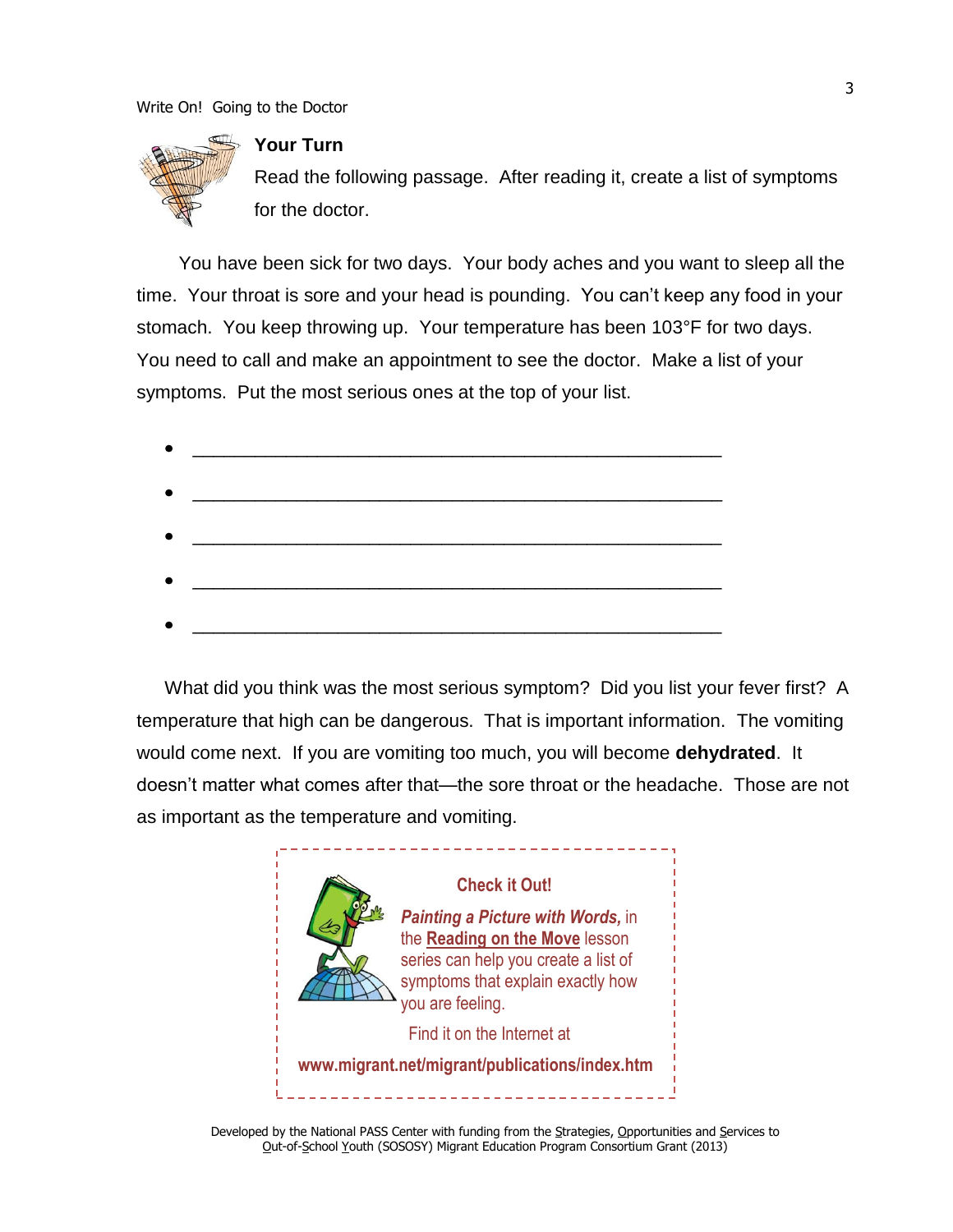## **The Doctor's Visit**

Okay, so the doctor wants to see you today. You feel horrible, but you get dressed and go to your doctor's office. As you are sitting in the waiting room, you get sick

**Remember: Take the list of your symptoms with you to the doctor.** 

again and rush to the bathroom. When you come out the nurse shows you to the exam room. All you want to do is lie down on the table and sleep, but you have to wait for the doctor a little longer.

The doctor comes in and asks you a bunch of questions and then examines you. He asks you some more

questions and then says he is going to write you a **prescription**. He tells you how to take it, hands you a paper, and turns to leave. Quick—what three questions are you going to ask him before he leaves?

There are many questions you could ask, but there are three that are very important. Maybe you have already written them down.

- 1. What is wrong with me (my main problem)?
- 2. What do I need to do to feel better?
- 3. Why is it important for me to do this?

It is important to know the answers to those questions. By understanding that information, you will know how to make yourself better. If the doctor gives you a prescription, it is also important to know how to take it. You will want to write down the answers so you can remember them. That will help you to not be confused later.



Developed by the National PASS Center with funding from the Strategies, Opportunities and Services to Out-of-School Youth (SOSOSY) Migrant Education Program Consortium Grant (2013)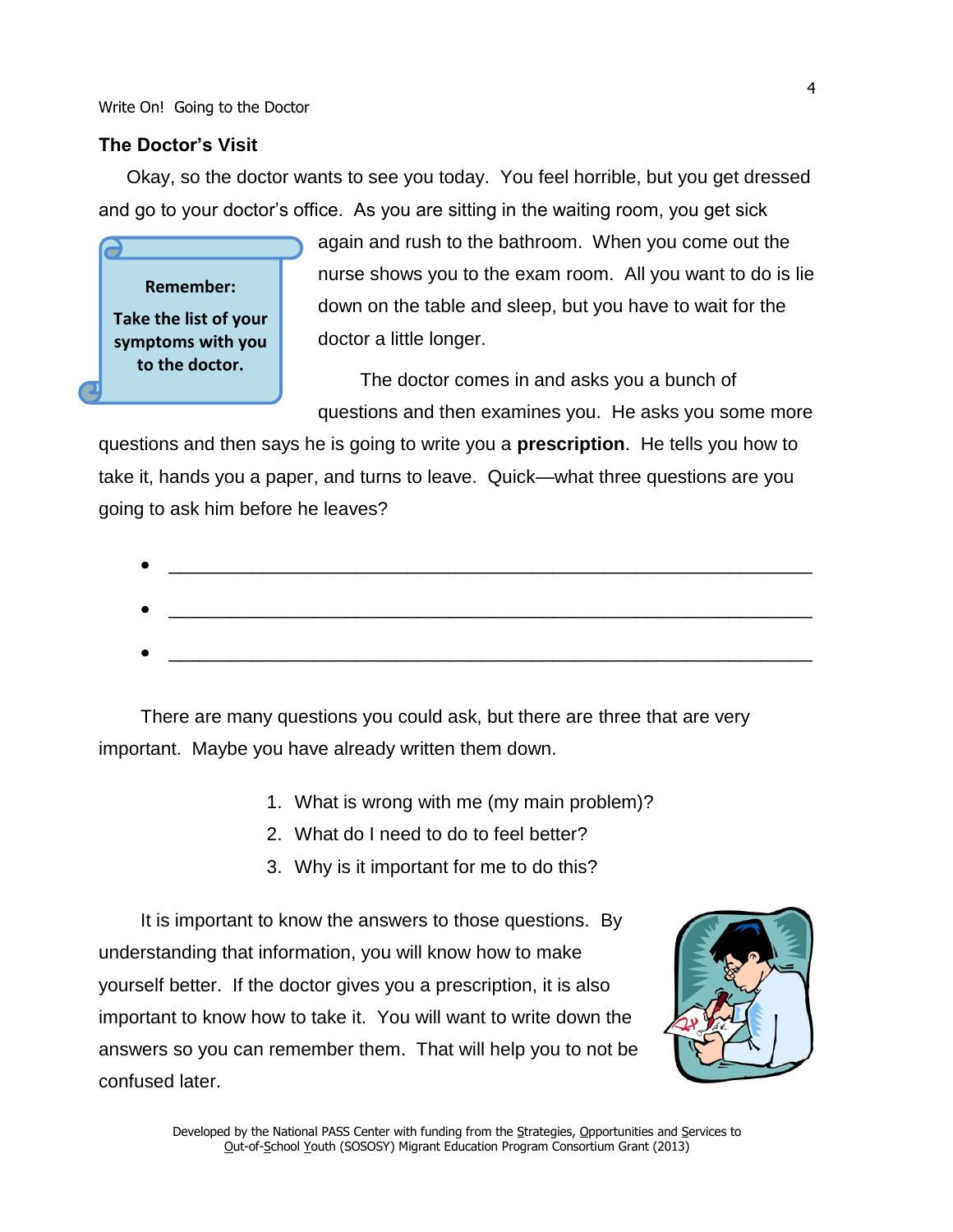Write On! Going to the Doctor

# **Prescriptions**

If the doctor has given you a prescription, it is important to understand how to take it. The directions on the bottle can be confusing. You should ask your doctor how to take the medicine. If you forget to ask your doctor, you can ask the **pharmacist**.

Let's look at some labels that can be confusing.





What questions do you have about these labels? List them.

Did your questions include any of these?

- What time of the day do I take these?
- Can I eat food and take these?
- Should I take them with food?
- Do I take them until they are gone?



These are important questions to have answered. If you don't know the answers, then you must ask the doctor or pharmacist.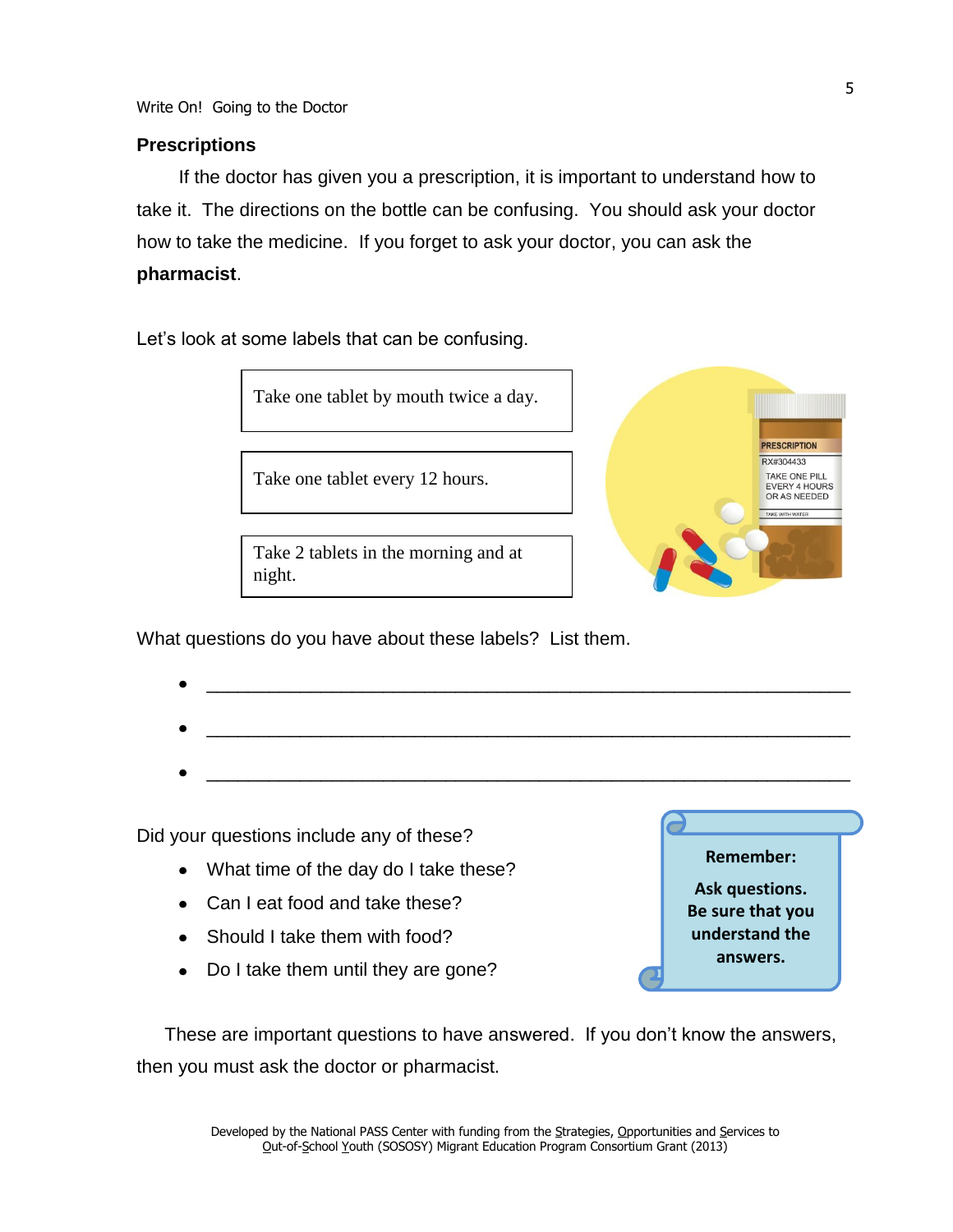Write On! Going to the Doctor

# **Another Example**

A doctor wrote a prescription for a patient. When the patient picked up the prescription there were many labels on the bottle.



After reading all of these labels, the patient had a lot of questions. Make a list of questions you think the patient had to ask the doctor about taking the medication.

| ٠         | <u> 1980 - Jan Barnett, fransk politiker (d. 1980)</u>                                                               |
|-----------|----------------------------------------------------------------------------------------------------------------------|
|           |                                                                                                                      |
| $\bullet$ |                                                                                                                      |
| $\bullet$ |                                                                                                                      |
|           |                                                                                                                      |
| ٠         | <u> 1980 - Johann Barn, mars eta bat eta bat erroman erroman erroman ez erroman ez erroman ez erroman ez erroman</u> |
|           |                                                                                                                      |
|           | <u> 1990 - Johann John Harry Harry Harry Harry Harry Harry Harry Harry Harry Harry Harry Harry Harry Harry Harry</u> |

It is important to understand what the doctor tells you during a visit. You should not be afraid to ask questions, have information repeated, and take notes. This is the only way you can make sure you will get better.



Developed by the National PASS Center with funding from the Strategies, Opportunities and Services to Out-of-School Youth (SOSOSY) Migrant Education Program Consortium Grant (2013)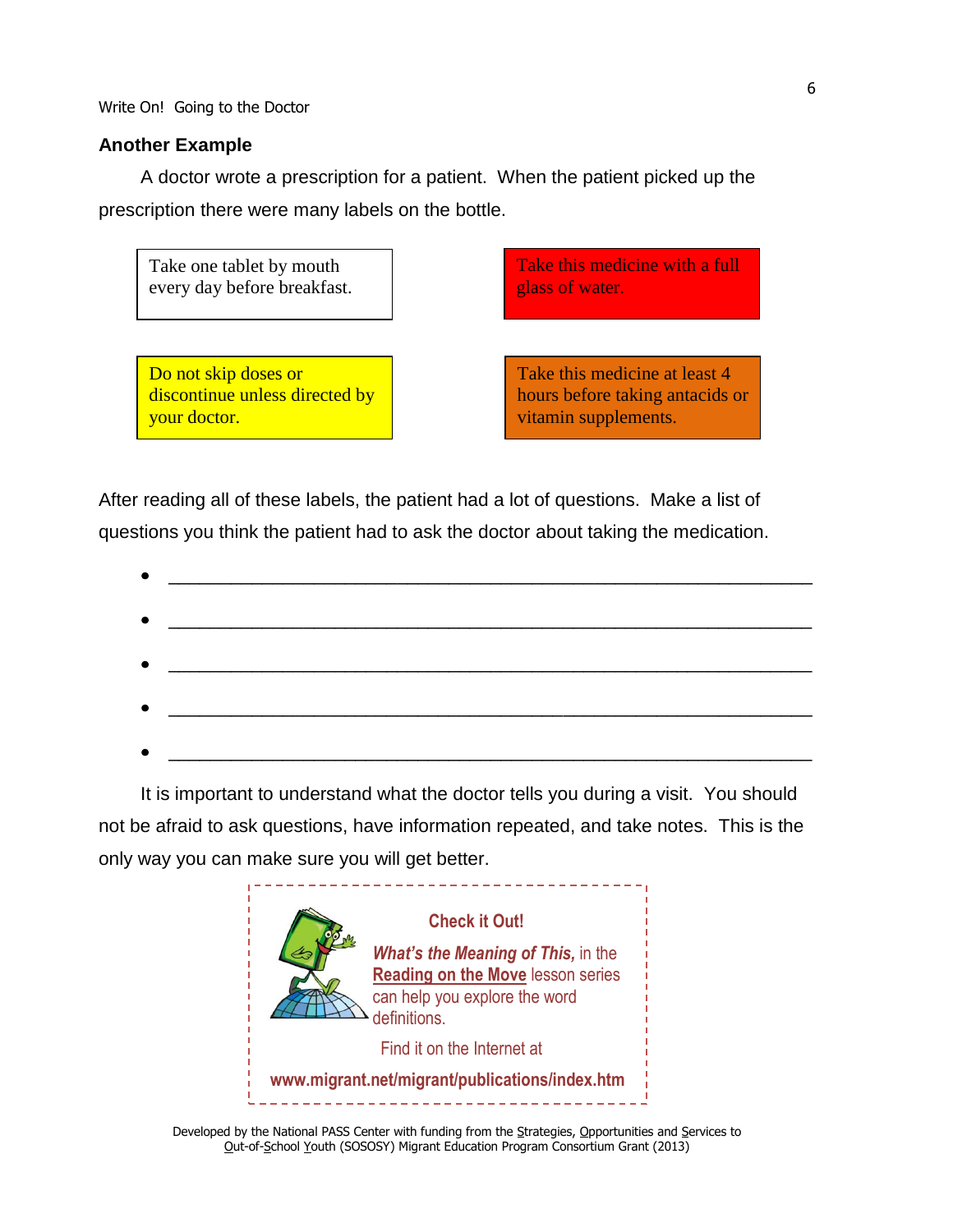Write On! Going to the Doctor

# **Finishing Up**

Everyone has had an experience at the doctor's office or hospital when he/she didn't understand what the doctor was saying. You probably have even received a prescription with labels on it that were confusing. Describe a time when that has happened to you or a family member. Then come up with three questions you could have asked your doctor or pharmacist about the information they gave you.



Developed by the National PASS Center with funding from the Strategies, Opportunities and Services to Out-of-School Youth (SOSOSY) Migrant Education Program Consortium Grant (2013)